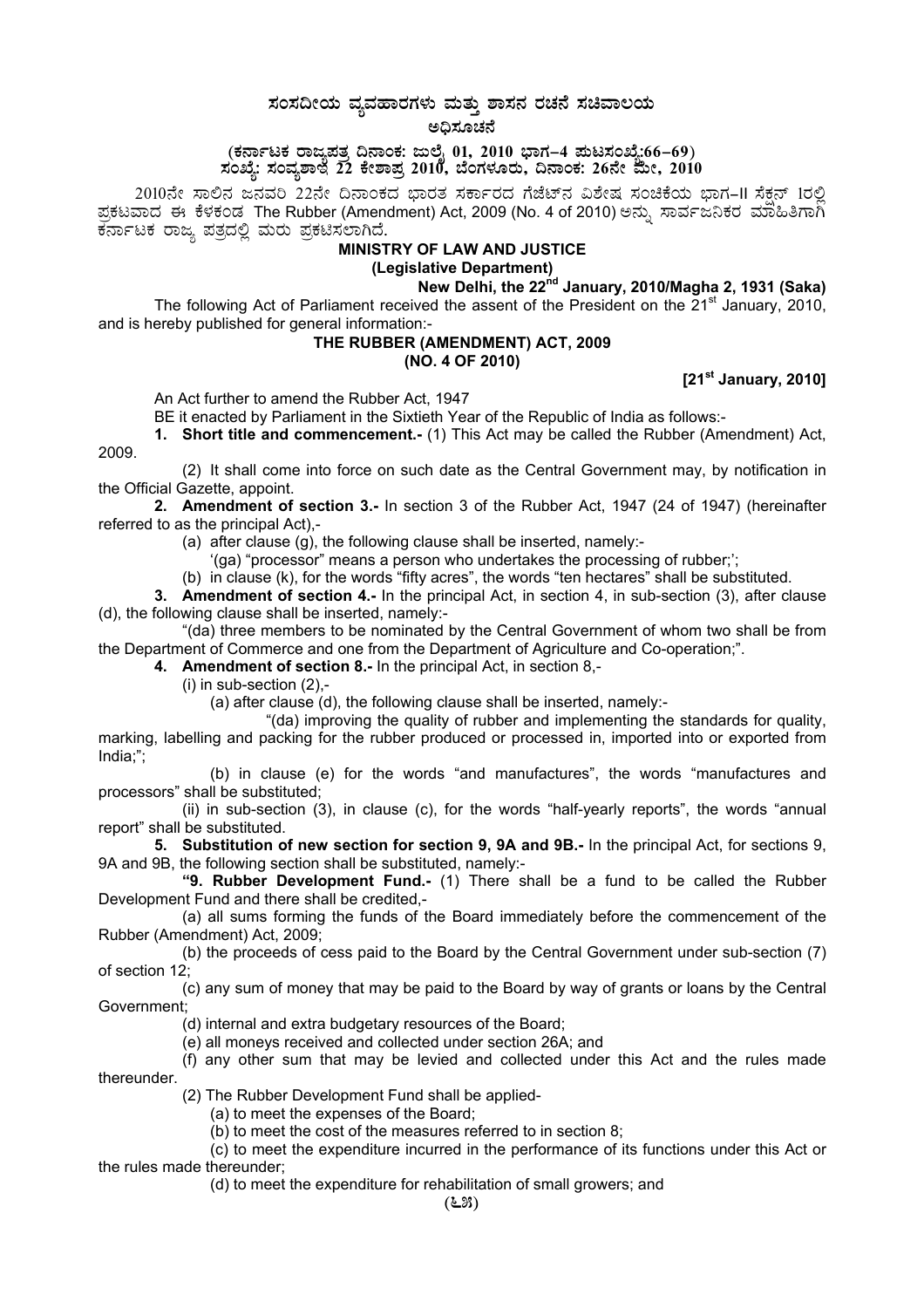(e) for making such grants to rubber estates or for meeting the cost of such other assistance to rubber estates as the Board may think necessary for the development of such estates.".

**6. Omission of section 10.-** Section 10 of the principal Act shall be omitted.

**7. Amendment of section 12.-** In the principal Act, in section 12,-

(i) in sub-section (2),-

 (a) for the words "such rubber is used", the words "such rubber is used or from the exporter by whom such rubber is exported;" shall be substituted;

(b) the following provisos shall be inserted, namely:-

 "Provided that the Central Government may, if considered necessary in the public interest, by order for reasons to be recorded in writing, exempt or reduce the duty of excise on rubber exported on such terms and conditions as it deems fit:

 Provided further that the Central Government may, by notification in the Official Gazette, specify zero paisa per kilogram as the rate of duty of excise on natural rubber produced in India and procured for export by the exporters of natural rubber for the period from the  $1<sup>st</sup>$  April, 1961 to the  $31<sup>st</sup>$ August, 2003.";

(ii) for sub-section (3), the following sub-section shall be substituted, namely:-

 "(3) Subject to the provisions of this Act, every owner, exporter or the manufacturer, as the case may be, shall pay the duty of excise to the Board in the manner and for the period referred to in subsection (4) and, if he fails to do so, the duty may be recovered with the cost of collection and interest at such rates, as may be prescribed, from the owner, exporter or the manufacturer, as the case may be, as an arrear of the land revenue.";

(iii) in sub-section  $(4)$  in clause  $(b)$ ,-

(a) for the words "fifteen days", the words "thirty days" shall be substituted;

 (b) in sub-clause (ii), for the words "rubber used", the words "rubber acquired" shall be substituted;

(iv) in sub-section (5),-

 (a) for the words "owner or manufacturer", the words "owner, exporter or manufacturer' shall be substituted;

(b) after the words "as may be prescribed", the following shall be inserted, namely:-

 "and collect the cesss from the owner, exporter or the manufacturer, as the case may be, after issuing a notice and after making such enquiry as it considers necessary, with such rate of interest as fixed under sub-section (3):

 Provided that where for any reason, the Board finds that an owner, exporter or manufacturer, as the case may be, has paid cess in excess of what is due from him, it shall be adjusted against the future payment, if any, from him or shall be refunded to him.".

**8. Amendment of section 13.-** In the principal Act, in section 13, in sub-section (1), after the words "The Central Government may", the words "if it deems necessary," shall be inserted.

**9. Substitution of new section for section 17.-** In the principal Act, for section 17, the following section shall be substituted, namely:-

 **"17. Implementation of standards for quality, marking, etc., for rubber.-** (1) The Board shall implement the standards for quality, marking, labelling and packing for various marketable forms of rubber, for the rubber produced or processed in, imported into or exported from, India.

 (2) Any officer of the Board authorized by the Chairman may at any reasonable time inspect the rubber sold or purchased by any dealer or processor at any factory or other premises of a dealer, processor or manufacturer or exporter for the purpose of ensuring the compliance of the standards under sub-section (1).".

**10. Omission of section 18.-** Section 18 of the principal Act shall be omitted.

**11. Amendment of section 19.-** In the principal Act, in section 19, for the words and figures section 15 or section 17", the words and figures "or section 15" shall be substituted.

**12. Amendment of section 21.-** In the principal Act, in section 21,-

 (a) for the words "any officer of the Board may", the words "any officer of the Board authorized by the Chairman may" shall be substituted;

 (b) for the words "manufacturer, for", the words "manufacturer or processor, for" shall be substituted.

**13. Insertion of new section 22A.-** In the principal Act, after section 22, the following section shall be inserted, namely:-

 **"22A. Power of Central Government to issue directions to Board.-** (1) Without prejudice to the foregoing provisions of this Act, the Board shall, in the discharge of its functions and duties under this Act, be bound by such directions on questions of policy as the Central Government may give in writing to it from time to time.